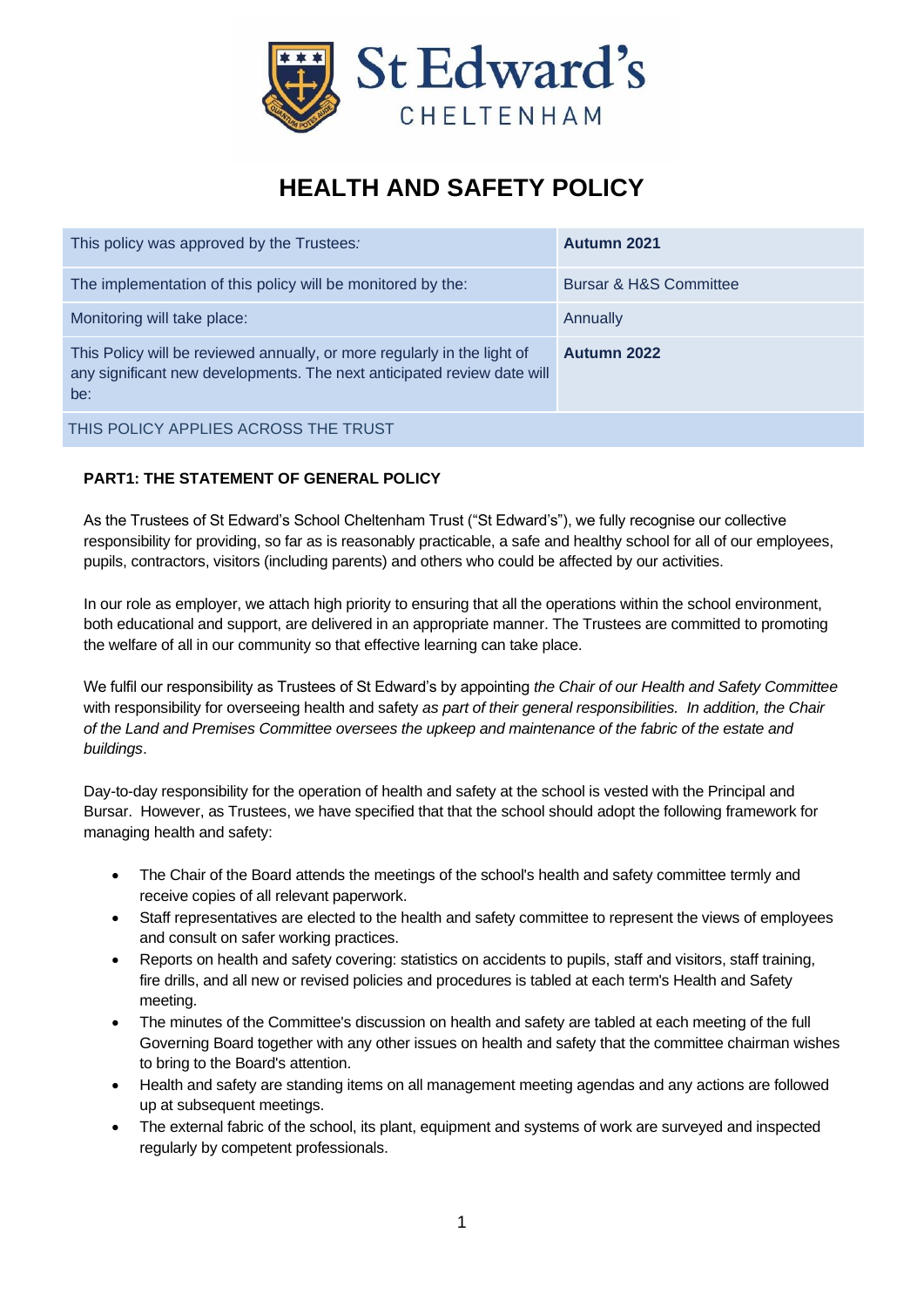- These reports (as per point above) are considered by the Land and Premises Committee and its recommendations (together with other defects) form the basis of the school's routine maintenance programmes.
- The school's adherence to health and safety in catering and cleaning of the food preparation and eating areas is subject to external inspection by the Environmental Health Officer (EHO). This is overseen by the school's contract caterers.
- A programme of deep cleaning is managed by the Estates Team together with regular pest control services. Specialised cleaning of the kitchens and duct work are undertaken at least annually by external contractors.
- The school has fire risk assessments, carried out by a competent person, which are reviewed every year for progress on completion of items in the action plan, and updated every three years, more frequently if significant changes are made to the interior of buildings or new buildings are bought or added. The Health and Safety Committee review this risk assessment every time it is amended.
- External health and safety consultants review the overall arrangements for health and safety and report on actions required with recommended timescales every two years. The progress of implementation is monitored by the Health and Safety Committee.
- The school has a competent person undertake a risk assessment for legionella. Based on this risk assessment, a half termly water sampling and testing regime is in place. A full chlorination is carried out every year.
- The school has a comprehensive policy in place for the training and induction of new staff in health and safety related issues which should include basic 'manual handling' and 'working at height training'. Health and safety training that is related to an individual member of staff's functions, such as science technician, will be provided in addition to the 'standard' induction training. First aid training and minibus driver training are provided to any member of the teaching staff who is involved with trips and visits and selected members of the non-teaching staff.
- All members of staff are responsible for taking reasonable care of their own safety, that of pupils, visitors, temporary staff, volunteers and contractors. They are responsible for co-operating with the Principal, the Bursar and other members of the Senior Management Team ("SMT") in order to enable the Trustees to comply with health and safety duties. Finally, all members of staff are responsible for reporting any significant risks or issues to the Bursar.
- All employees are briefed on where copies of this statement can be obtained on the school's intranet. They will be advised as and when it is reviewed, added to or modified. Details of the organisation and arrangements for carrying out the policy are to be found in parts two and three of this document.

Signed by Chair of Trustees, for and on behalf of the Board

Heneple

Date 2021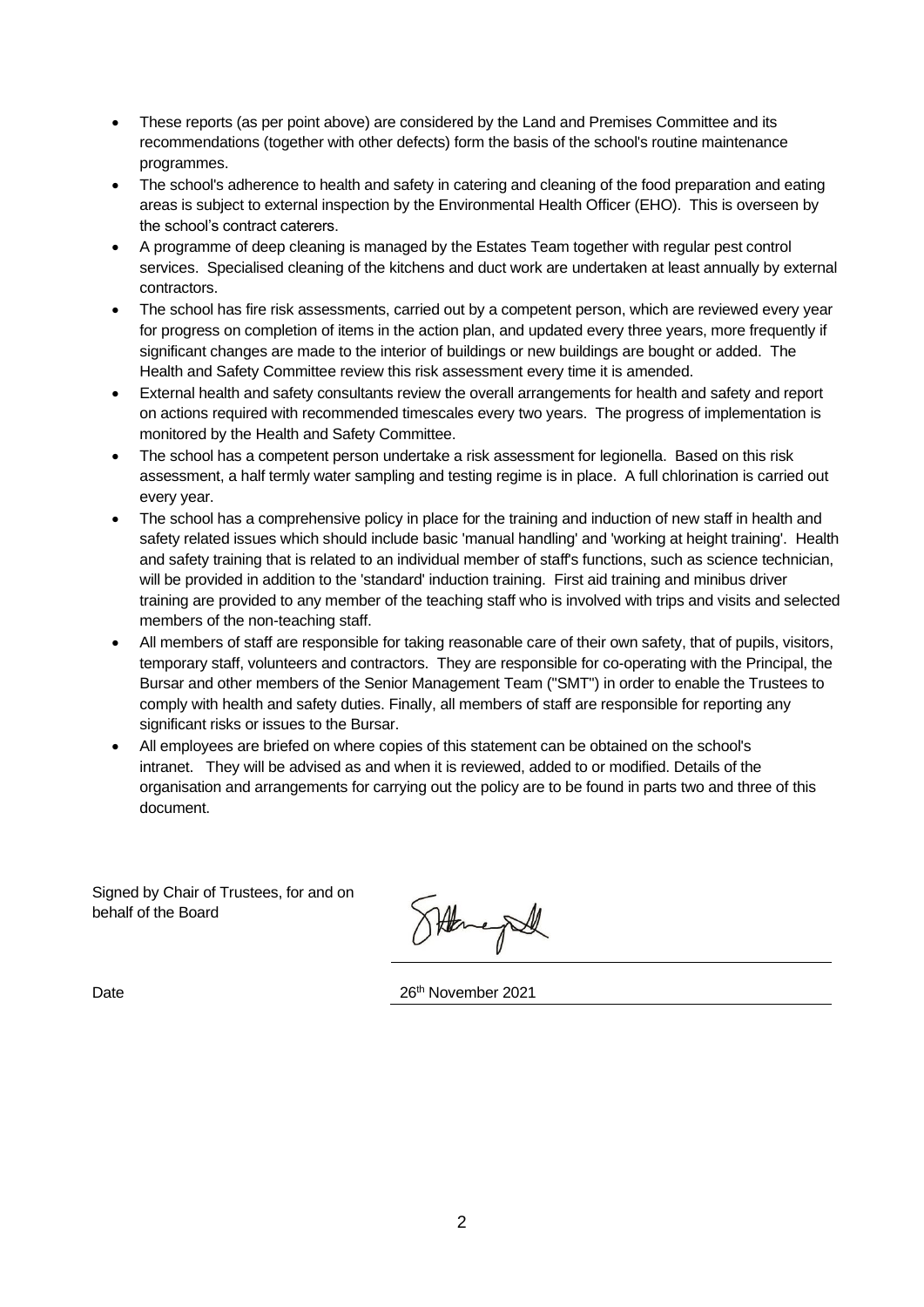#### **PART 2: ORGANISATION**

This part of the Policy deals with the organisation, planning, implementation, operational monitoring and management review of the Policy. It also covers the development of general policy and how we train our employees (and others) to carry out our activities. An organogram has been prepared to assist in the understanding of the health and safety structure within the School,

#### **Overview**

St Edward's ('School') welcome pupils from 1 - 18 years. Situated on two sites, approximately five minutes from each other, and enjoying over 50 acres of grounds, both Schools share a commitment to excellence in academic study and the provision of outstanding pastoral care (including the Health and Safety of pupils, staff, employees, visitors and contractors).

## **Responsibilities & Arrangements**

Overall and ultimate responsibility for H&S in schools is that of the employer i.e. the Trustee Board. This policy has been prepared in accordance with the following references:

- a. ISI Regulatory Handbook (2021)
- b. DfE: Health and Safety: responsibilities and duties for schools (2018)
- c. DfE: H&S Advice on Legal Duties and Powers (2014)
- d. HSE: H&S Policy Guidance
- e. Health and Safety at Work etc Act 1974

Day-to-day responsibility for ensuring this policy is put into practice is delegated to the Principal of the Trust and Head of St Edward's Preparatory School. Further tasks are sub-delegated to suitably qualified and experienced staff within the Schools/departments. The following H&S organisational structure, and roles and responsibilities are approved by the Trustees & Heads' of St Edward's School.

#### **Trustees Responsibilities**

The Trustee Board has overall collective responsibility for health and safety within the School. The Trustees approve the H&S Policy of the School and monitor its effective and efficient implementation. The Trustees further ensure, as administrators of the School's delegated budget that sufficient and appropriate resources are allocated to implement the H&S Policies. The Trustees will specifically provide/resource:

- a. Provision of facilities for H&S purposes
- b. Reductions in accidents/incidents
- c. Training for Trustees/staff
- d. Revision of policy/procedure
- e. Nominate a Trustee (Chair of H&S committee) as an H&S link between the Trustees and the wider school community, who will stay up to date with school H&S initiatives and inform the Trustees accordingly
- f. Be informed and updated of and receive advice and support from relevant Officers of Gloucestershire County Council (GCC) H&SAW advisors through the Bursar.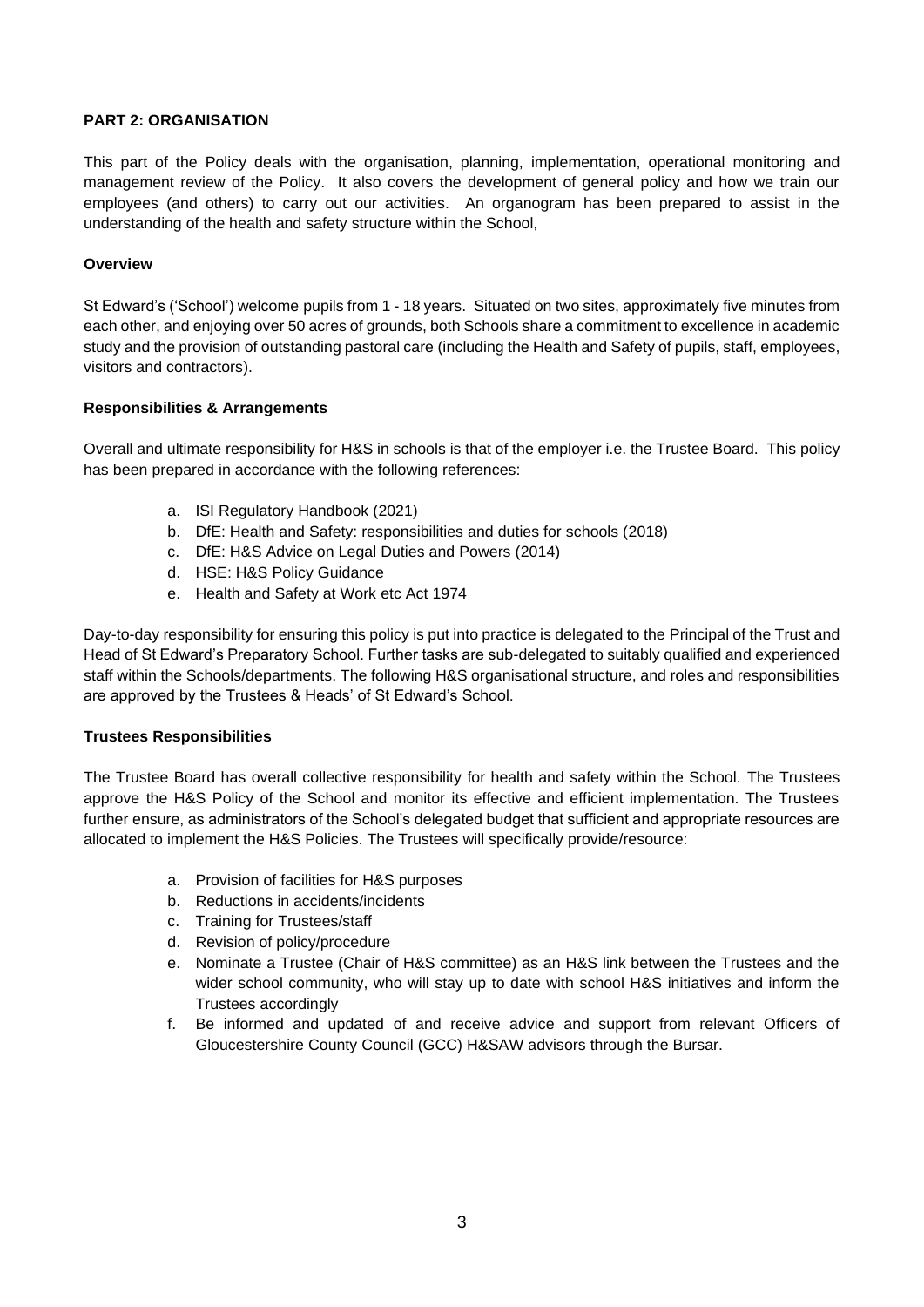## **Trustees Arrangements/Actions:**

- a. To approve and ensure compliance of the H&S Policy of the school and monitor the effective and efficient implementation.
- b. To ensure, as administrators of the school's delegated budget that sufficient resource is allocated to the relevant H&S functions.
- c. To ensure that H&S is an agenda item on full Trustees termly meetings, and receive a termly H&S report from the Heads at this time. This report should include information on:
	- i. Progress of any H&S targets
	- ii. Accident/incident analysis
	- iii. Relevant H&S information received from GCC or its Advisers
	- iv. Suggestions on future H&S initiatives
- d. To facilitate any necessary review of the school's H&S policy and procedure as may become apparent via the strategies above or changes to legislation.

#### **H&S Committee Responsibilities & Arrangements**

Committee responsibilities and arrangements are outlined within the Terms of Reference of the H&S Committee, as delegated by the Trustee Board.

#### **Principal/Heads' Responsibilities**

As Senior Manager for the premises and of all on and off-site school related activities, the Heads are responsible, but may delegate the day-to-day management of H&S to their Deputy/Assistant Head/Authorised representatives. The Heads will advise Trustees of any H&S issue where their support or intervention, either via system or finance, is necessary and appropriate in order to affect the requirements of this policy. In addition, the Heads are to ensure the following is carried out or delegated to suitably qualified and experienced personnel:

- a. Ensure the H&S Policy is implemented and adhered to at all times
- b. Ensure all members of staff know, understand and accept their H&S duties and responsibilities
- c. Ensure adequate resources are allocated to facilitate healthy and safe working and teaching practices
- d. Ensure the Trustee Board is advised of H&S implications when undertaking the management of the school budget
- e. Ensure all employees, pupils and visitors receive adequate information, instruction, training and supervision, both within School and on school trips as appropriate
- f. Ensure all machinery, appliances and equipment purchased by or used within school, conforms to a British, European or International Standard, is used in the manner that it was designed for and is periodically examined, tested and maintained as appropriate
- g. Ensure the use of safe working practices and where necessary draw up and communicate written codes of practice for safe working and teaching
- h. Ensure only approved chemicals and substances are used at school and ensure that the appropriate safety information and risk assessment is available to the user
- i. Ensure suitable and appropriate protective clothing is provided for staff and pupils who require it, and ensure that it is worn when necessary
- j. Ensure adequate first aid treatment is available by the provision of a First-Aider or appointed person and ensure that first aid boxes are kept adequately stocked
- k. Ensure a record is kept of any contagious disease that is contracted, and all acts of violence and bullying, and that this is reported to the Trustee Board as appropriate
- l. Ensure that a suitable and sufficient fire risk assessment is carried out, updated and reviewed for the school premises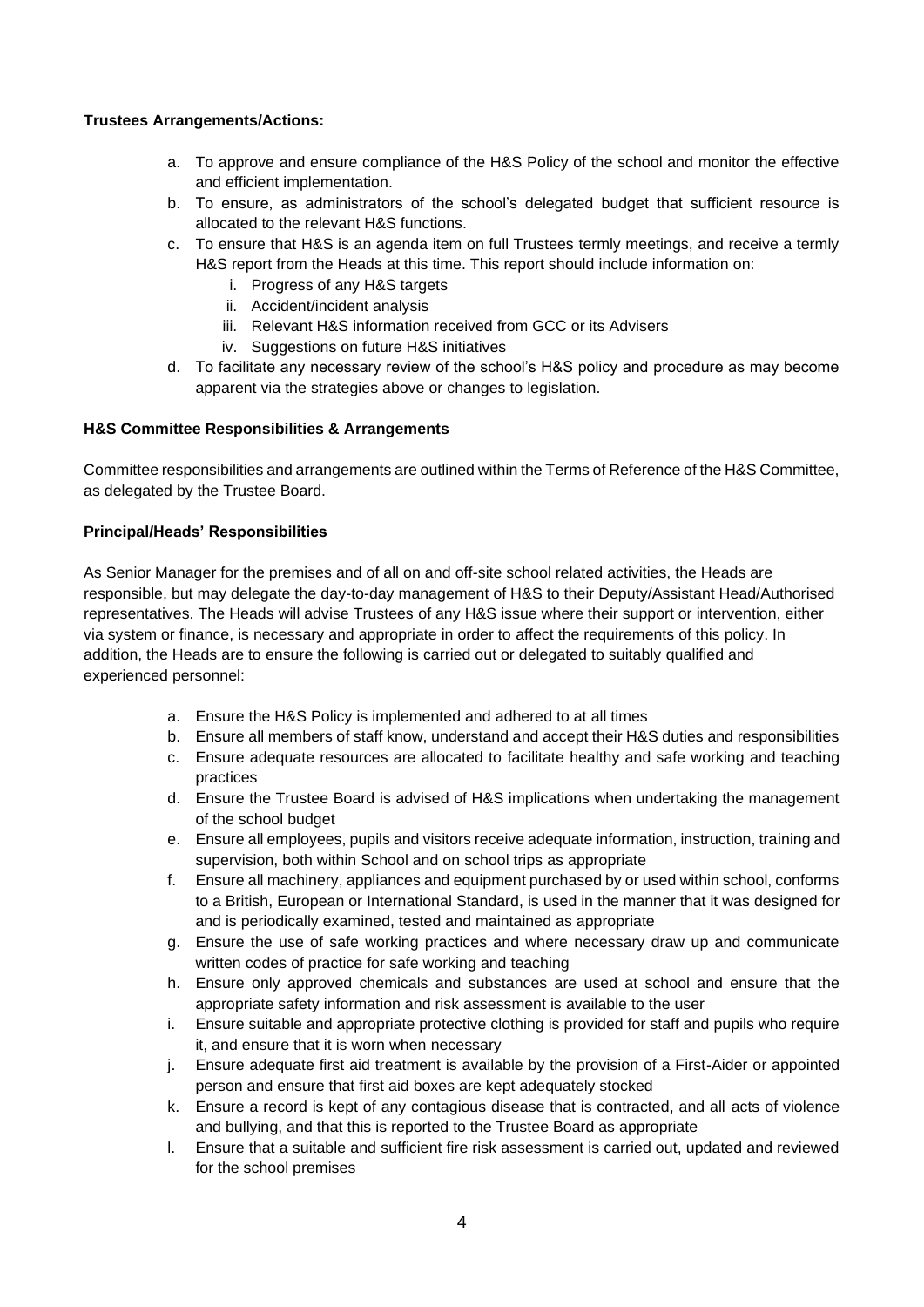- m. Ensure fire procedures are planned and rehearsed at least once per term
- n. Ensure fire equipment, fixtures and exits are checked periodically and maintained to ensure they are in working order
- o. Ensure adequate welfare facilities are provided and maintained for staff and pupils;
- p. Ensure periodic safety inspections of the school are carried out (in conjunction with the Bursar and/or Estates Manager where necessary). This is to include a site walk and report of any actions.
- q. Ensure that there is consultation with the Staff Safety Representative (SS Mrs Safe, PS Mr Parkin) on matters of health, safety and welfare
- r. Ensure contractors working in the school, report to him/her/or nominated representative, before work commences, in order to ascertain work details and agree safety procedures
- s. Ensure in his/her absence, H&S duties are delegated as appropriate
- t. Ensure there is an annual appraisal of the school's H&S performance
- u. Ensure risk assessments are undertaken and reviewed as appropriate
- v. Review and up-date the policy as appropriate.

#### **Principal/Heads' Arrangements/Actions**

The Heads are to ensure that there is an appropriate managements system (including H&S Manual) for monitoring the efficacy and implementation of the responsibilities outlined above.

#### **Deputy Headmaster/Assistant Heads Responsibilities**

In the absence of the Head the Deputy Head will undertake the responsibilities detailed at Para 6, on behalf of the Head. Deputy/Assistant Heads will ensure that:

- a. The contents of this policy are brought to the attention of all relevant persons.
- b. A process for risk assessments is applied within the school, and that:
	- v. All appropriate areas/activities are covered
	- vi. Appropriate control measures are implemented, and that
	- vii. Assessment are monitored and reviewed as necessary
- c. Ensure that there is an effectively implemented management system for monitoring the effectiveness of H&S arrangements, which form part of this policy
- d. Ensure appropriate staffing levels for safe supervision are in place

#### **Deputy Headmaster/Assistant Heads Arrangements/Actions:**

- a. Arrange for termly evacuation drills tests etc.
- b. Ensure adequate H&S training is undertaken for schools' staff, and sufficient resources are put in place to ensure appropriate training is carried out. Appropriate training should include:
	- viii. Heads' H&S awareness
	- ix. H&S Induction training (all new and temporary staff)
	- x. Emergency/Fire Training for the whole school community
	- xi. First Aid
	- xii. Risk Assessment
	- xiii. Lifting and Handling
	- xiv. Working at heights
	- xv. Further specific H&S training identified as being necessary and appropriate
- c. Ensure the School has in place H&S monitoring arrangements.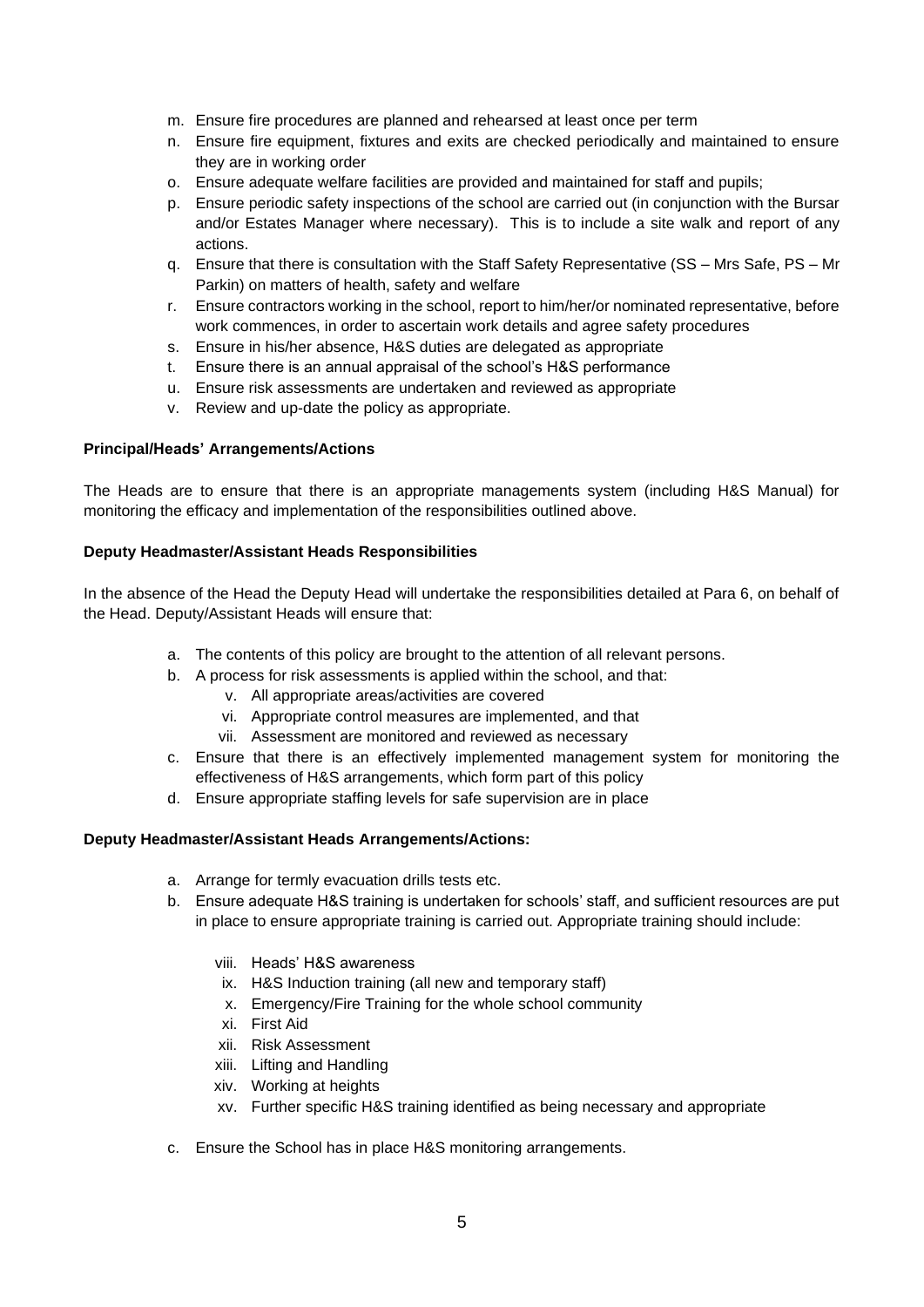- d. Ensure a school's Educational Visits Co-ordinator (EVC) is appointed and trained accordingly. The EVC will check and approve all trips following the trips checklist and the Off-Site Visits (OSV) policy.
- e. Ensure appropriate procedures are in place for the reporting, recording, investigation and follow-up of accident and incidents.
- f. Ensure Emergency/Fire arrangements are formulated and reviewed as necessary and tested at least termly.

## **Head of Departments/Curriculum Co-Ordinators Responsibilities**

Specific post holders have health and safety duties identified within their roles, but are responsible to the Heads' for ensuring the application of this policy within the individual areas that they control. In particular line managers will ensure that:

- a. The school's risk assessment process is applied within their area and that control measures are implemented in accordance with the assessment and monitored and reviewed accordingly.
- b. All accidents and incidents occurring within their areas are reported, recorded & investigated in accordance with the school's procedure.
- c. All persons they manage, or are responsible for, are aware of their specific roles in case of fire emergency.
- d. Any equipment/appliance which has been identified as being unsafe is removed from service.
- e. H&S inspections are carried out within their areas of responsibility.
- f. The H&S training needs of staff are identified and the Head's informed accordingly.
- g. Staff are properly consulted on any matters that may affect their H&S whilst at work.
- h. New transferred and temporary staff receive appropriate H&S induction training.
- i. First aid provision is adequate.
- j. Pupils are given relevant H&S information and instruction.

#### **Teaching Staff (including supply) Responsibilities**

All Teaching and Non-Teaching Staff shall, where appropriate:

- a. Ensure the school's policies are implemented at all times
- b. Be responsible for the H&S of the pupils they supervise
- c. Ensure equipment used at school is safe and presents no risk to health and ensure that any defects are reported immediately to the Head so that the equipment can either be repaired or disposed of. Where relevant, that all personal protective equipment is suitable and in good condition prior to issue
- d. In the event of a fire, ensure all pupils know the fire procedures and are evacuated safely
- e. In the case of an injury, arrange for suitable first aid treatment, investigate the accident that caused the injury and record the details on the appropriate documentation
- f. Ensure all classroom-based activities are carried out in accordance with this policy and the appropriate arrangements.
- g. Ensure playground activities are supervised as appropriate and any violent behaviour is stopped
- h. Ensure pupils are adequately supervised at all times
- i. Ensure that, whilst pupils are playing for a sports team, provision has been made for dealing with injuries and other emergencies
- j. Ensure that whilst transporting pupils by car, appropriate restraints are worn and the School guidelines are followed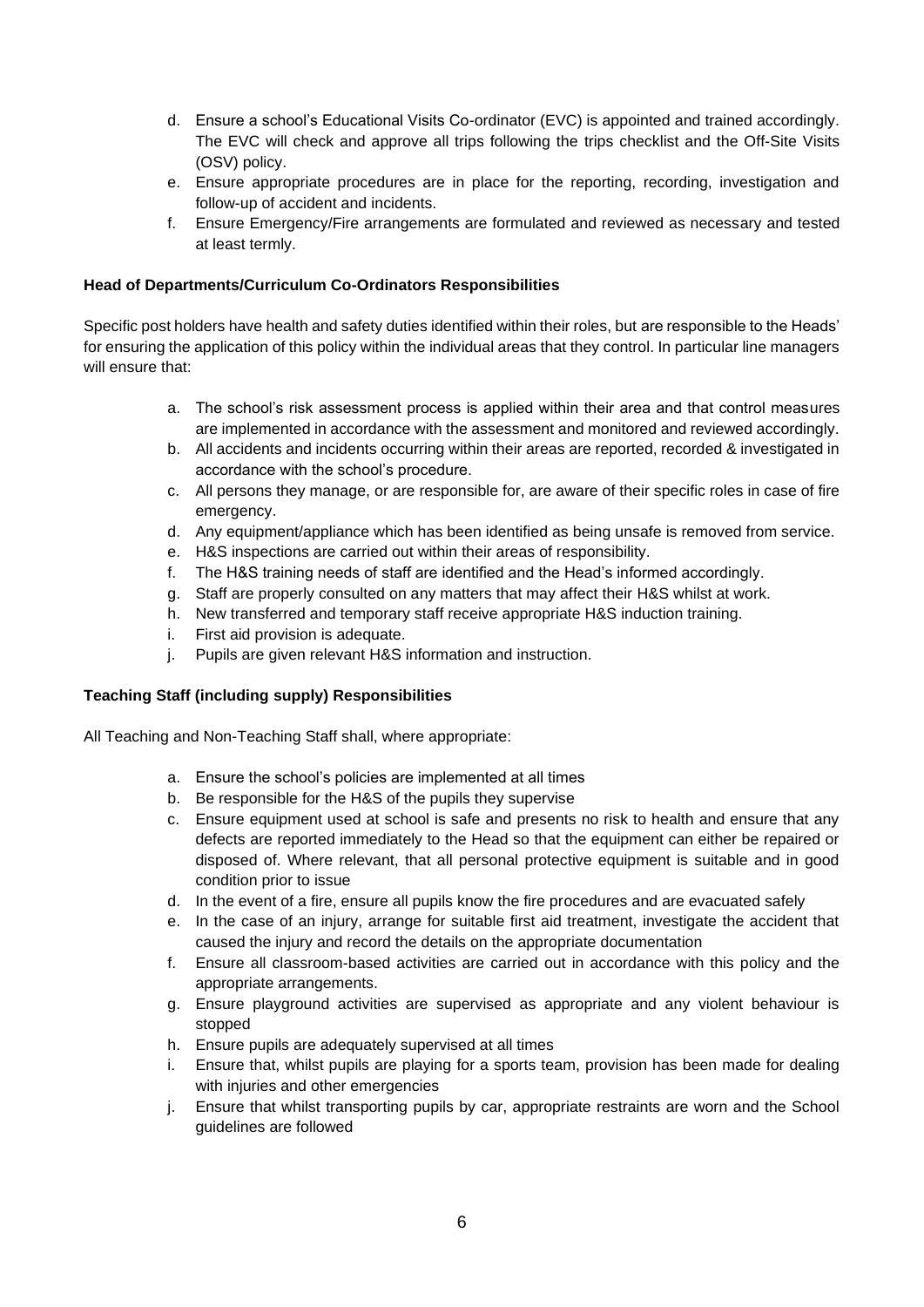- k. Ensure that when undertaking school trips and holidays, sufficient research, planning, precautions and supervision are undertaken as laid down in the school guidance (OSV policies).
- l. Ensure that pupils do not bring into School any potentially dangerous article or hazardous substance without the expressed permission of the Head
- m. Take appropriate action to make safe any dangerous condition caused by wet or icy weather
- n. Ensure any agreed security provisions are carried out
- o. Co-operate with the Head on all aspects of health, safety and welfare
- p. Co-operate with the Head in undertaking risk assessments for all activities with significant risks, to identify hazards and control measures and to communicate this information to all people who need to know, in accordance with the Risk Assessment Policy.
- q. That appropriate safety instructions are given to all pupils prior to commencing practical sessions.
- r. That they are conversant with the school's H&S policy and any arrangements specific to their own department.

## **Bursar (School Safety Co-ordinator) Responsibilities**

The Trustees have appointed the Bursar as the nominated Health & Safety Advisor to carry out H&S functions and maintain an overview of the H&S organisation & management of the School, and report to the Principe/Heads' accordingly. Specific functions of the H&S Advisor include:

- a. The School secures and maintains an arrangement for obtaining competent H&S advice as required by the management of H&S regulations.
- b. To having an overview of the School's H&S Policy and Arrangements, bringing amendments to the attention of the Heads where necessary.
- c. To oversee & support the production of the School's Risk Assessment/Risk Management process
- d. To assisting the Heads and others, as appropriate, with the school's accident/incident recording, reporting, and investigation arrangements.
- e. Advise the Heads of any defect in the state of repair of the building or its surrounds which is identified as being unsafe, and take whatever local action is necessary to minimise the risk until repairs can be arranged.

#### **Bursar (School Safety Co-ordinator) Actions/Arrangements**

The Bursar is to maintain the H&S Manual (see Part 3 to this policy), which is to contain, as a minimum, the arrangements for:

- a. Training of staff in H&S, including risk assessment
- b. Consultation arrangements with employees
- c. Recording and reporting accidents to staff, pupils and visitors including those reportable under RIDDOR
- d. Policy and procedures for off-site visits, including residential visits and any school-led adventure activities
- e. Dealing with H&S emergencies procedures and contacts
- f. First aid and supporting medical needs (may refer to first aid policy)
- g. Occupational health services and managing work-related stress
- h. Workplace safety for teachers, pupils and visitors
- i. School security
- j. Violence to staff (may cross-refer to behaviour policy)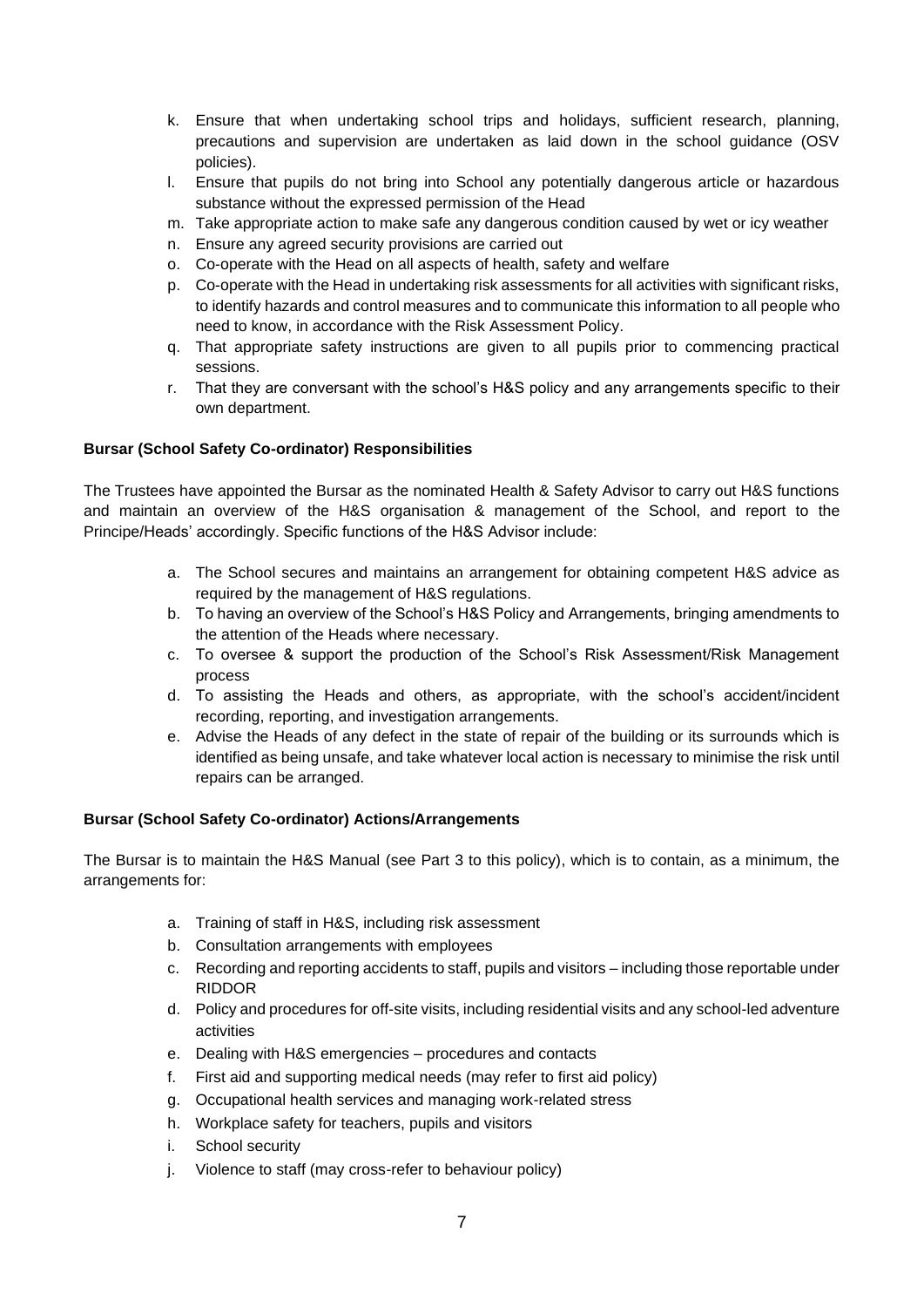- k. Lifting and Manual handling
- l. Slips, trips and falls
- m. On-site vehicle movements
- n. Management of asbestos
- o. Control of hazardous substances
- p. Selecting and managing contractors
- q. Maintenance (and, where necessary examination and testing) of plant and equipment (such as electrical equipment, local exhaust ventilation, pressure systems, gas appliances, lifting equipment and glazing safety)
- r. Fire safety, including testing of alarms and evacuation procedures (may refer to fire documentation)

In addition, the Bursar is to:

- f. Arrange for the repair, replacement or removal of any item of furniture or equipment which has been identified as unsafe.
- g. Co-ordinate regular H&S inspections, ensuring all areas of the establishment and all activities are covered.
- h. Report to the Heads any situation which is unsafe or hazardous to health and which cannot be remedied from readily available resources.
- i. Liaise with and monitor the activities of contractors (including catering, cleaning and grounds staff) visitors and others on the site to ensure that any risks to the H&S of staff and others are kept to a minimum.
- j. Ensure that Contractors (including catering, cleaning and grounds staff) and other authorised visitors to the school are appropriately managed and monitored.
- k. Ensure that all Senior Managers (including Heads of Departments) are kept informed of the names/details of those persons appointed to provide competent H&S assistance.
- l. Ensure that the fire risk assessment is updated every three years and/or whenever significant changes or building works might affect the mean of escape.
- m. Ensure that the risk of legionella is managed in line with the Water Quality Policy
- n. Ensure that the risk of asbestos is managed in line with the Asbestos Management Policy
- o. Investigate accidents and incidents and record the same

#### **Estate Managers Responsibilities**

The Estate Manager's responsibilities are as delegated by the Bursar.

#### **Estates Manager Actions/Arrangements:**

- a. To maintain safe and healthy working conditions, to include, toilets, washing facilities and drinking water for staff under their supervision and contractors.
- b. They should ensure that all contractors are correctly inducted and are fully aware of H&S procedures and site hazards.
- c. To provide clear instructions and information to all staff/contractors, as required, to carry out their work
- d. Remove from service of any item of furniture, apparatus or equipment which has been identified as unsafe.
- e. Ensure that any identified hazard is appropriately removed, isolated or contained as necessary to prevent danger.
- f. Ensure that periodic H&S inspections are carried out at a timescale agreed by the Bursar, paying particular attention to the building structure, services, access to/egress from the school, and the main circulation areas.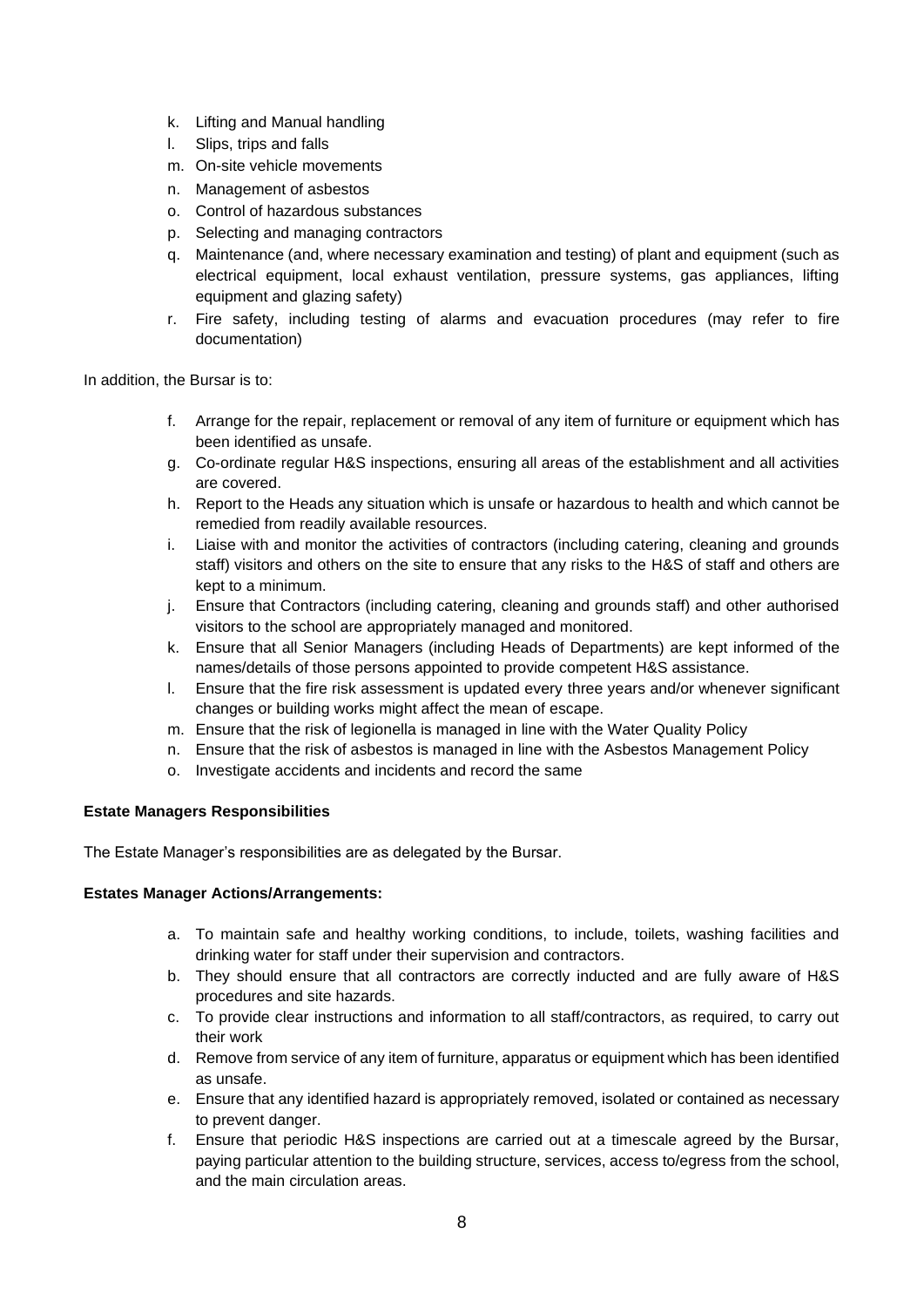- g. Ensure that the persons they supervise only undertake work for which they are competent.
- h. Ensure that any personal protective equipment issued to staff is suitable for the task and that training is provided in the correct use of the equipment.
- i. Ensure that all staff work in accordance with safe working practices issued by the school.
- j. Ensure that all testing arrangements, maintenance and records, including fire, electrical, gas, equipment, water quality, asbestos are up to date

#### **All Employees (including temporary & volunteers) Responsibilities**

All employees are required to take care of their own H&S whilst at work and that of others who may be affected by their actions. Employees must also co-operate with the management of the school to ensure that all parties comply with their H&S responsibilities. In particular, all employees must:

- a. Participate in the school's risk assessment process and comply with findings
- b. Report any defects in the condition of the premises or equipment of which they become aware
- c. Report all accidents/Incidents in accordance with the School's procedure
- d. Be familiar with the procedure to be followed in the event of a fire/emergency
- e. Make use, where relevant, of personal protective equipment provided for safety or health reasons
- f. Follow all relevant codes of safe working practice and local rules
- g. Report any unsafe working practices to their Line Manager

#### **Pupils' Responsibilities**

All pupils must:

- a. Co-operate with teachers and school staff on H&S matters
- b. Not interfere with anything provided to safeguard their own H&S
- c. Take reasonable care of their own H&S and
- d. Report all H&S concerns to a Teacher

#### **Staff Safety Representatives Responsibilities**

H&S at work law provides for the appointment of trade union or staff appointed safety representatives from amongst the employees. Where the Head is notified in writing of an appointment, the Safety Representative shall have the following functions:

- a. To investigate complaints by any employee they represent relating to that employee's health and safety or welfare at work.
- b. To make representations to the Heads on matters affecting the health, safety and welfare of employees.
- c. To attend H&S committee meetings.

#### **Monitoring and reporting**

Monitoring and reporting are vital parts of the health and safety culture at St Edward's.

The management systems outlined above allow the Trustee Board to receive both specific (e.g. incident-led) and routine reports on the performance of this policy via termly Health & Safety Committee meetings as well as termly Board meetings.

The Trustee Board should ensure that: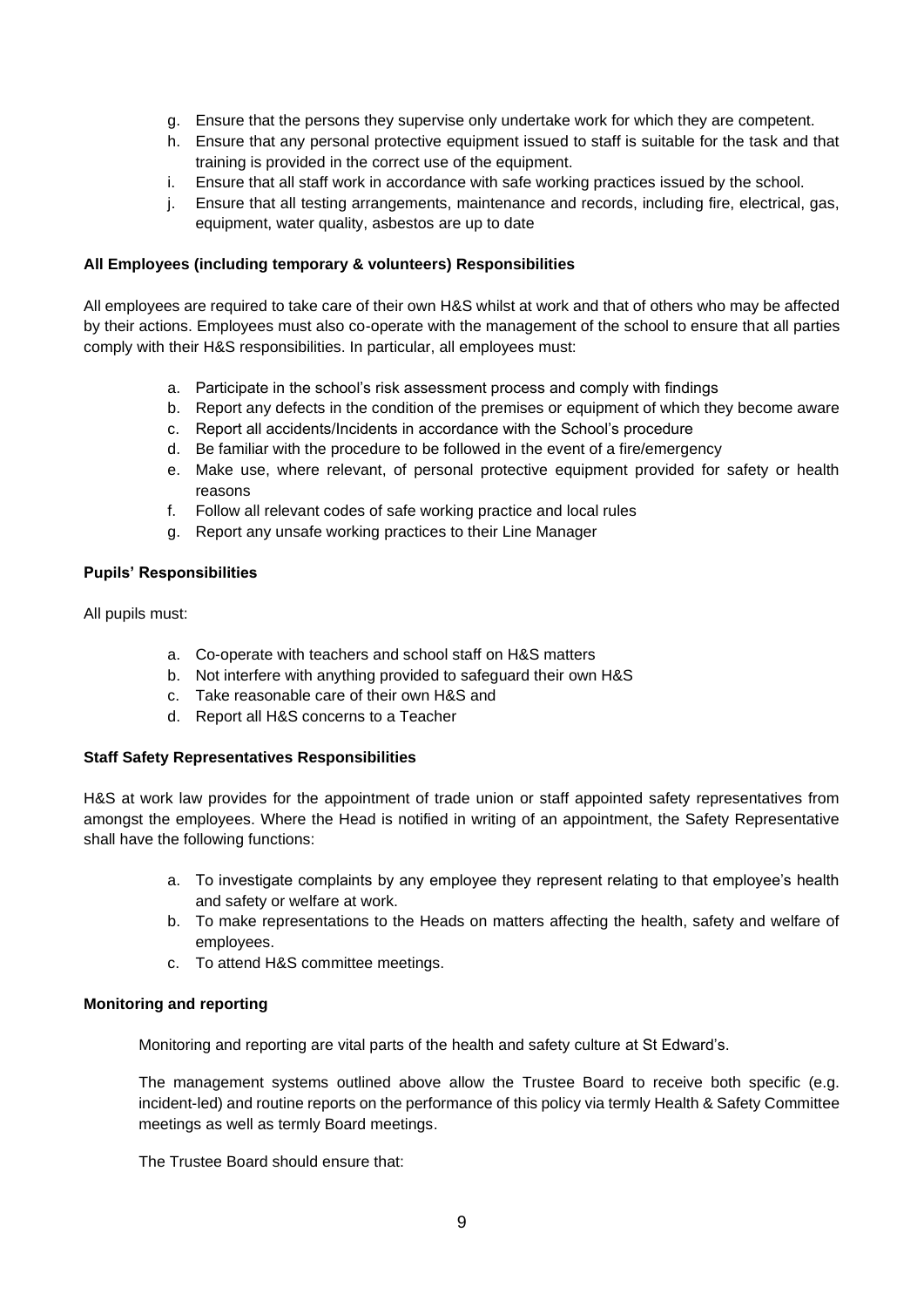- appropriate weight is given to reporting both preventive information (such as progress of training and maintenance programmes) and incident data (such as accident and sickness absence rates);
- periodic audits of the effectiveness of management structures and risk controls for health and safety are carried out;
- the impact of changes such as the introduction of new procedures, work processes or products, or any major health and safety failure, is reported as soon as possible to the Board;
- there are procedures to implement new and changed legal requirements and to consider other external developments and events

This is done through:

- Effective monitoring of the number of accidents/incidents across the schools together with a report of any reoccurring accidents/incidents and the actions required to remedy any resultant high risks. This is likely to be performed through a risk assessment.
- Appraisals of senior managers to include an assessment of their contribution to health and safety performance
- Involving the JNC in health and safety and human resource management policies
- Review of health and safety legislation

## **Review of Health and Safety Performance**

A formal review of health and safety performance is essential to allow the Trustees to establish whether the essential health and safety principles – strong and active leadership, worker involvement, and assessment and review – have been embedded.

The Trustee Board should ensure that

- Health and safety performance is reviewed at least once a year. The review process should:
	- examine whether the health and safety policy reflects the organisation's current priorities, plans and targets;
	- examine whether risk management and other health and safety systems have been effectively reported to the Board;
	- report health and safety shortcomings, and the effect of all relevant Board and management decisions;
	- decide actions to address any weaknesses and a system to monitor their implementation;
	- consider immediate reviews in the light of major shortcomings or events.

This is done through:

• Audits, via site visits and review/scrutiny of accident reports, risk assessments, off-site visits, relevant documentation and completion of resultant actions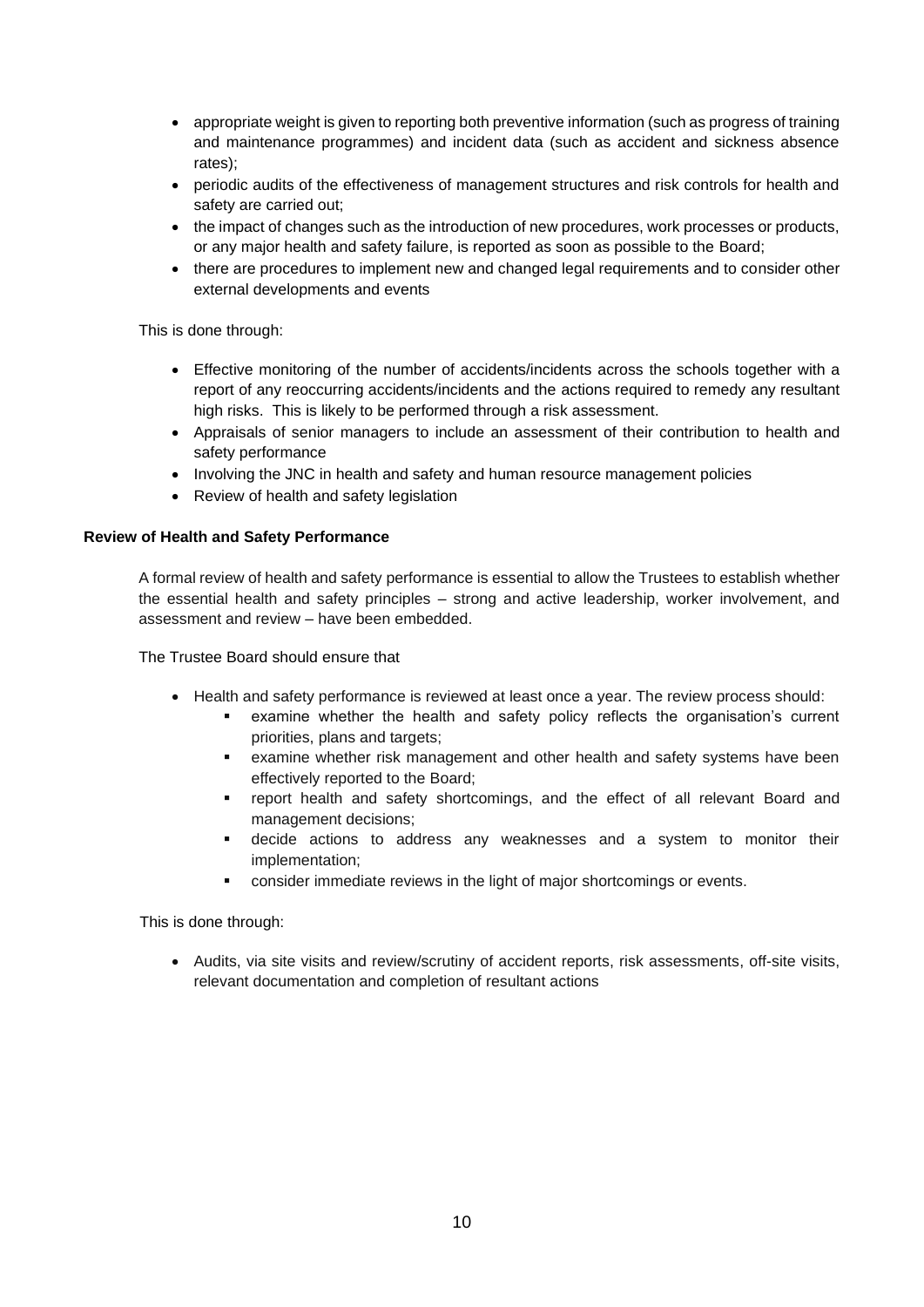# **Organisation for Health and Safety**

|                                                                                                  | <b>Trustee Board</b><br>Overall responsibility for Health and Safety                                                                                         |  |
|--------------------------------------------------------------------------------------------------|--------------------------------------------------------------------------------------------------------------------------------------------------------------|--|
| <b>Health and Safety Committee</b><br>Oversight of H&S arrangements and implementation of policy |                                                                                                                                                              |  |
| <b>Bursar</b><br>School safety Co-ordinator,<br>responsibility for management of                 | <b>Principal &amp; Head of Preparatory School</b><br>Responsible for day to day operations of H&S                                                            |  |
| safety and regulatory<br>compliance                                                              | <b>Senior School Deputy Head Pastoral,</b><br><b>Preparatory School Deputy Head</b>                                                                          |  |
| <b>External professional advisors</b>                                                            | Oversee day to day operations of H&S,<br>responsibility for regulatory compliance                                                                            |  |
| <b>Estates Manager</b><br>Responsible for site<br>maintenance and security                       | <b>Heads of Faculty, Heads of Department</b><br>Responsible for departmental health and safety                                                               |  |
|                                                                                                  | <b>Teaching and support staff</b><br>Responsible for personal health and safety and that of others in their care                                             |  |
|                                                                                                  | <b>Whole school community:</b><br>Pupils, visitors, volunteers, contractors working on-site<br>Responsible for personal health and safety and that of others |  |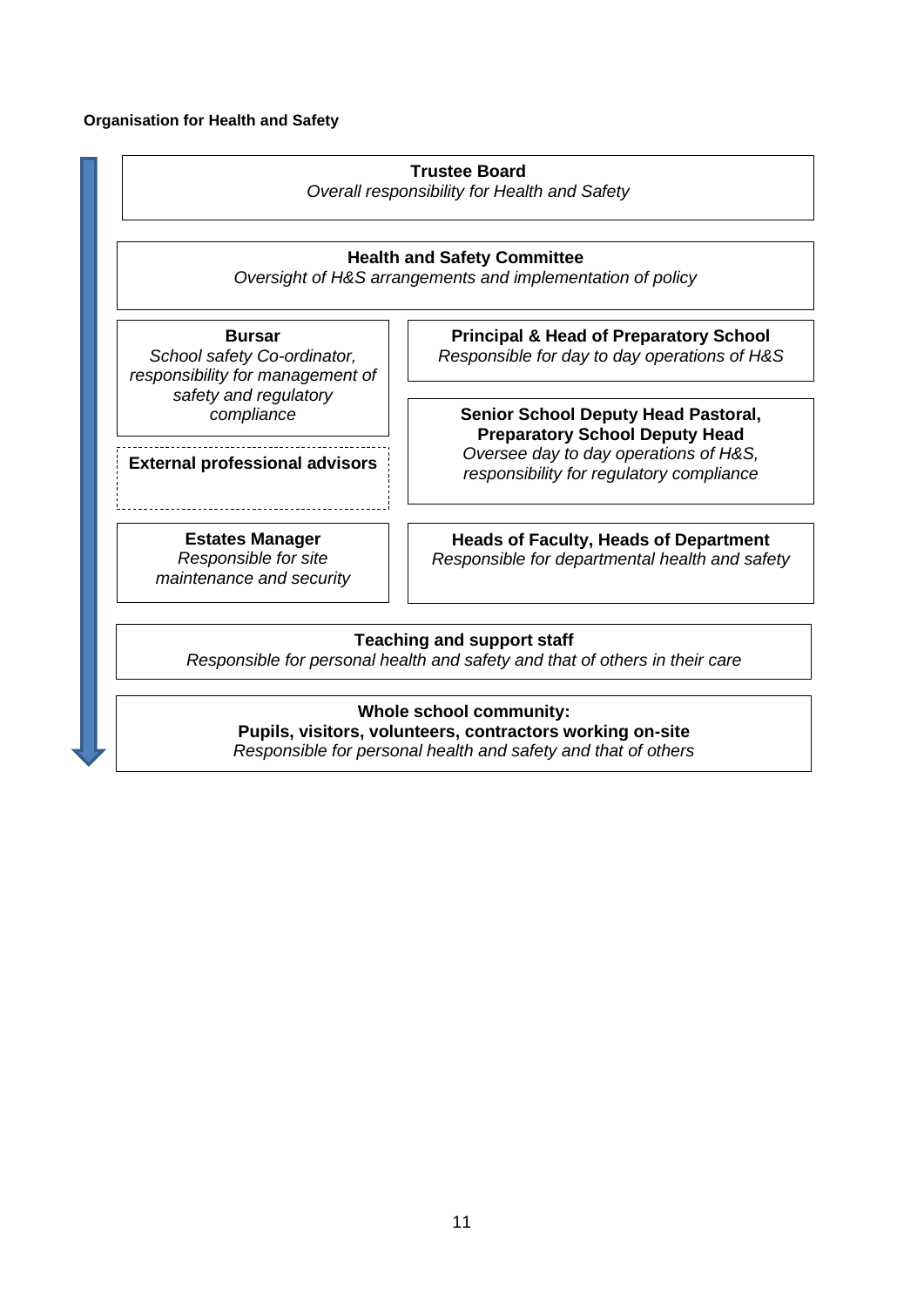# **PART 3: HEALTH AND SAFETY MANUAL**

The following policies form the School's Health and Safety Manual. A copy of the manual is available from SharePoint [via this link.](https://stedwardsschool.sharepoint.com/:f:/s/schoolbursary/Ev8FmK2EdTNLoqYnYeXkC-MB2Z7GNkM4Soi7TZvNpHFMCA?e=gja1Do)

| <b>Accessibility Policy</b>                               | Guidance on a template plan to ensure the accessibility of education to<br>pupils with special educational needs and/or disabilities                   |
|-----------------------------------------------------------|--------------------------------------------------------------------------------------------------------------------------------------------------------|
| <b>Accident Reporting (RIDDOR)</b>                        | Requirements for recording accidents and reporting them to enforcing<br>authorities                                                                    |
| Anti-bullying Policy                                      | Guidance on how to prevent and tackle bullying in school.                                                                                              |
| Asbestos                                                  | Requirements for managing asbestos within buildings, arranging for<br>works and maintaining records                                                    |
| Child Protection and staff<br>behaviour policy            | Guidance on a template policy including code of conduct for staff.                                                                                     |
| <b>Competent Advice</b>                                   | Requirement for health and safety advice from competent persons<br>(internal and external)                                                             |
| <b>Contractor Management</b>                              | Guidance on the selection and appointment of any persons employed<br>on contracting activities                                                         |
| <b>Control of Substances Harmful</b><br>to Health (COSHH) | Requirements for the usage, storage and generation of hazardous<br>substances                                                                          |
| Display Screen Equipment                                  | Guidance on usage of computer equipment, associated<br>furniture/workplace needs and provision of eye tests                                            |
| <b>Educational visits</b>                                 | Guidance for each area on the process for assessing, approving and<br>undertaking of educational visits                                                |
| <b>Electrical Safety</b>                                  | Guidance on usage maintenance of electrical systems and portable<br>appliance testing                                                                  |
| Emergency Response Plan                                   | Guidance on areas for consideration when planning for school<br>contingency plans                                                                      |
| E-Safety                                                  | Requirements for usage and monitoring of electronic based systems by<br>pupils and staff                                                               |
| <b>First Aid</b>                                          | Requirements for the provision and implementation of first aid for pupils<br>and staff                                                                 |
| Fire safety, procedures and<br>risk assessment            | Guidance on fire risk assessment requirements, the testing of fire<br>protection systems and management of evacuations; also the keeping<br>of records |
| Gas Safety - including LPG                                | Guidance on the storage, usage and maintenance of gas systems                                                                                          |
| <b>General Workplace Safety</b>                           | Guidance on general requirements including lighting, temperature<br>control, maintenance of workplace conditions and welfare activities                |
| <b>Manual Handling</b>                                    | Guidance on safe techniques and areas for consideration when<br>undertaking manual handling                                                            |